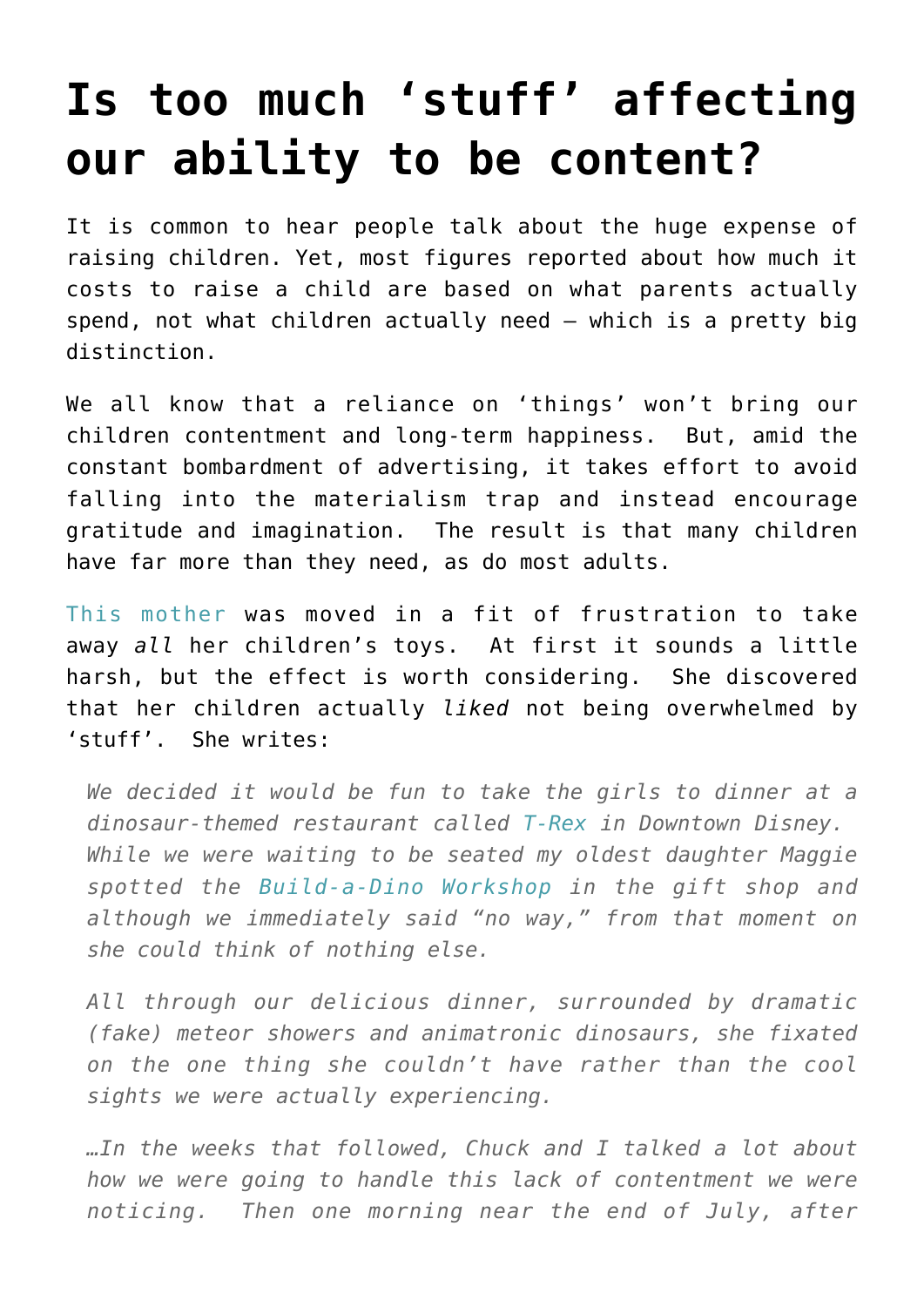*telling my kids to clean their room for the umpteenth time, I made the somewhat impulsive–albeit pre-warned–decision to take away ALL their stuff.*

*…The truth is that when I took all their stuff away, I was terrified at what would happen. I worried that I was scarring them for life, depriving them of some essential developmental need, taking away their ability to selfentertain.*

*In reality, the opposite has happened. Instead of being bored, they seem to have no shortage of things to do. Their attention span is much longer and they are able to mindfully focus on their task at hand. They colour or read for hours at a time and happily spend the entire afternoon playing hide & seek or pretend.*

*They are far more content, able to appreciate the blessings that they do have, and able to truly enjoy the moment they are in without always having to move on to the next thing. They are more creative and patient, more willing to share, far more empathetic towards the plight of others, and, with little to fight over, they hardly fight at all.*

*When I do take down a toy for them to play with (no, I didn't throw everything away), such as their Lego blocks or dress-up clothes or their kitchen food & dishes, that one thing will entertain them for the entire day… They like not being overwhelmed by stuff and not having to spend so much time cleaning their room.*

A huge oversupply of toys in even this spend-conscious household is probably an indication of unnecessary spending in other areas too. Before we complain about how much children cost, we should examine how many unnecessary things we have. If we compare the value of those unnecessary things to the priceless worth of our children themselves, it might make us better realise where our riches really lie.